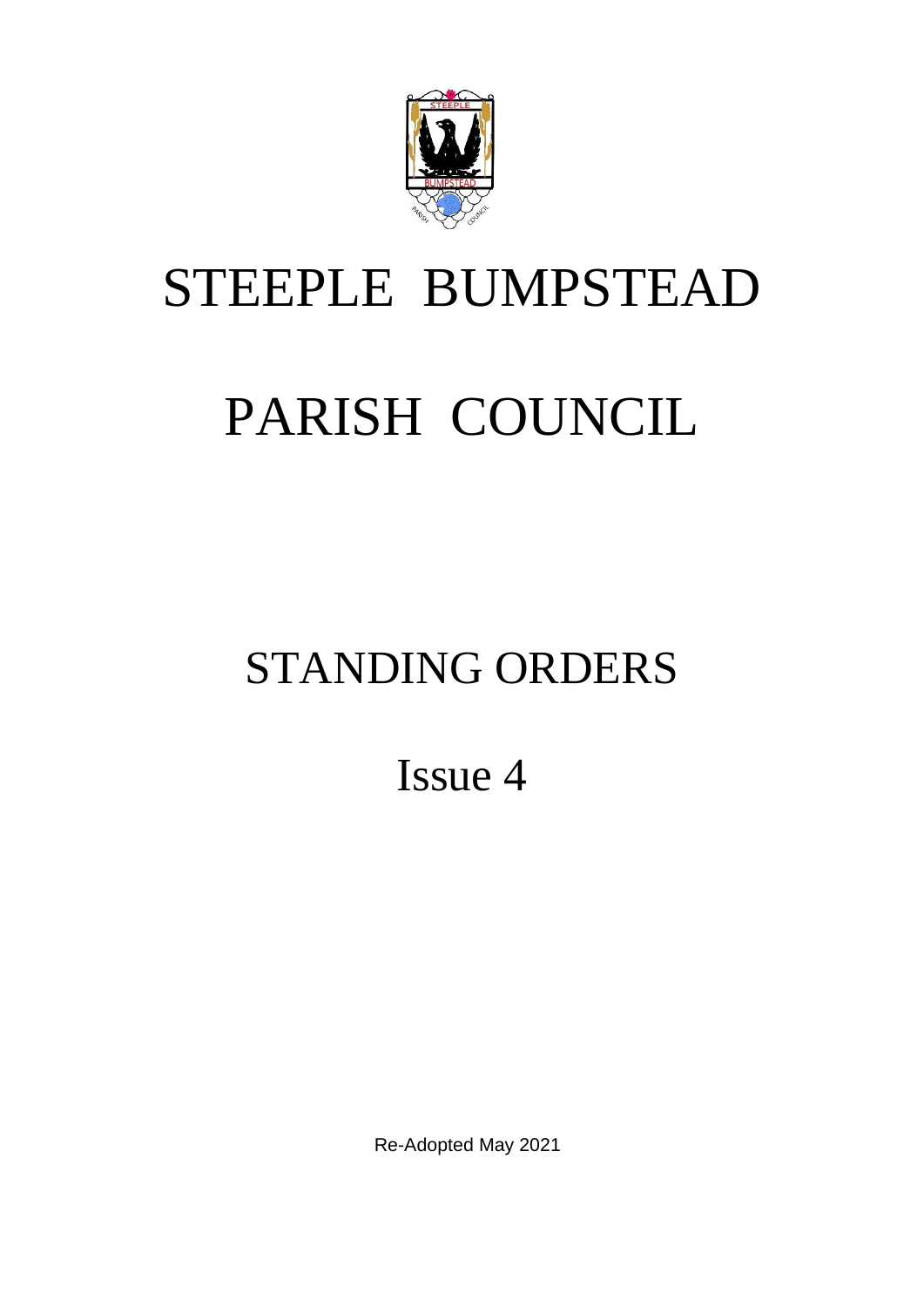## **Index of standing orders**

| <b>Standing</b><br>order |                                         | Page           | <b>Standing</b><br>order |                                                               | Page |
|--------------------------|-----------------------------------------|----------------|--------------------------|---------------------------------------------------------------|------|
| 1                        | Meetings                                | 3              | 17                       | Advisory committees                                           | 12   |
| $\overline{2}$           | <b>Ordinary Council meetings</b>        | 5              | 18                       | <b>Accounts and Financial</b><br><b>Statement</b>             | 12   |
| 3                        | <b>Proper Officer</b>                   | 6              | 19                       | Estimates/precepts                                            | 12   |
| 4                        | Motions requiring written<br>notice     | $\overline{7}$ | 20                       | Canvassing of and<br>recommendations by<br>councillors        | 12   |
| 5                        | Motions not requiring<br>written notice | $\overline{7}$ | 21                       | Inspection of documents                                       | 12   |
| 6                        | Rules of debate                         | 8              | 22                       | Unauthorised activities                                       | 12   |
| $\overline{7}$           | Code of conduct (England &<br>Wales)    | 9              | 23                       | <b>Confidential business</b>                                  | 13   |
| 8                        | <b>Minutes</b>                          | 10             | 24                       | Power of well-being (England<br>only)                         | 13   |
| 9                        | Disorderly conduct                      | 10             | 25                       | Matters affecting council<br>employees                        | 13   |
| 10                       | Rescission of previous<br>resolutions   | 10             | 26                       | Freedom of Information Act<br>2000                            | 13   |
| 11                       | Voting on appointments                  | 11             | 27                       | Relations with the<br>press/media                             | 14   |
| 12                       | Expenditure                             | 11             | 28                       | Liaison with County, District<br>and Unitary Councillors      | 14   |
| 13                       | Execution & sealing of legal<br>deeds   | 11             | 29                       | <b>Financial matters</b>                                      | 14   |
| 14                       | Committees                              | 11             | 30                       | Allegations of breaches of the<br>code of conduct             | 15   |
| 15                       | Sub-committees                          | 11             | 31                       | Variation, revocation and<br>suspension of standing<br>orders | 15   |
| 16                       | <b>Extraordinary meetings</b>           | 11             | 32                       | <b>Parish Council Website</b>                                 | 15   |
|                          |                                         |                | 33                       | Standing orders to be given<br>to councillors                 | 16   |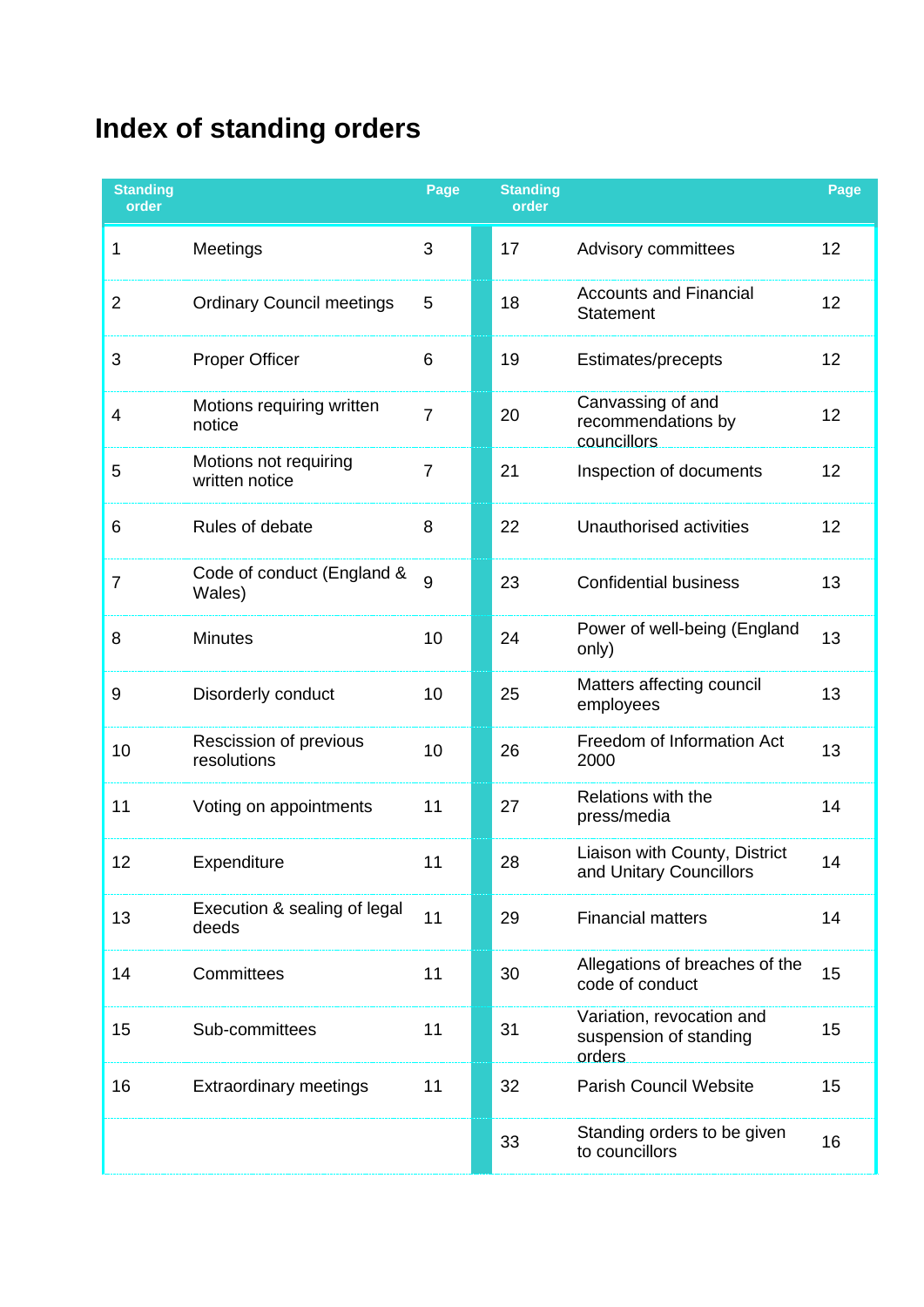## **1 Meetings**

Mandatory for full Council meetings ⚫

Mandatory for committee meetings

Mandatory for sub-committee meetings

- a **Meetings shall not take place in premises, which at the time of the meeting, are used for the supply of alcohol unless no other premises are available free of charge or at a reasonable cost.**
- ●<br>● b **When calculating the 3 clear days for notice of a meeting to councillors and the public, the day on which notice was issued, the day of the meeting, a Sunday, a day of the Christmas break, a day of the Easter break or of a bank holiday or a day appointed for public thanksgiving or mourning shall not count.**
- ● c **Meetings shall be open to the public unless their presence is prejudicial to the public interest by reason of the confidential nature of the business to be transacted or for other special reasons. The public's exclusion from part or all of a meeting shall be by a resolution which shall give reasons for the public's exclusion.**
	- d The period of time which is designated for public participation in accordance with standing order 1(c) above shall not exceed 15 minutes.
	- e Subject to standing order 1d above, each member of the public is entitled to speak **once only** in respect of business itemised on the agenda and shall not speak for more than 3 minutes, unless agreed by the Chairman.
	- f In accordance with standing order 1c above, a question asked by a member of the public during a public participation session at a meeting shall not require a response or debate.
	- g In accordance with standing order 1f above, the Chairman may direct that a response to a question posed by a member of the public be referred to a Parish Council meeting for a written response.
	- h A record of a public participation session at a meeting shall be included in the minutes of that meeting.
	- i A person shall raise his hand when requesting to speak.
	- j Any person speaking at a meeting shall address his comments to the Chairman.
	- k Only one person is permitted to speak at a time. If more than one person wishes to speak, the Chairman shall direct the order of speaking.
- ●<br>● l **Photographing, recording, broadcasting or transmitting the proceedings of a meeting is permitted as long as it does not interfere with the normal workings of the Council**
- ●<br>● m **In accordance with standing order 1(c) above, the press shall be provided reasonable facilities for the taking of their report of all or part of a meeting at which they are entitled to be present**.
	- **<sup>n</sup> Subject to standing orders which indicate otherwise, anything authorised or required to be done by, to or before the Chairman may in his absence be done by, to or before the Vice-Chairman (if any).**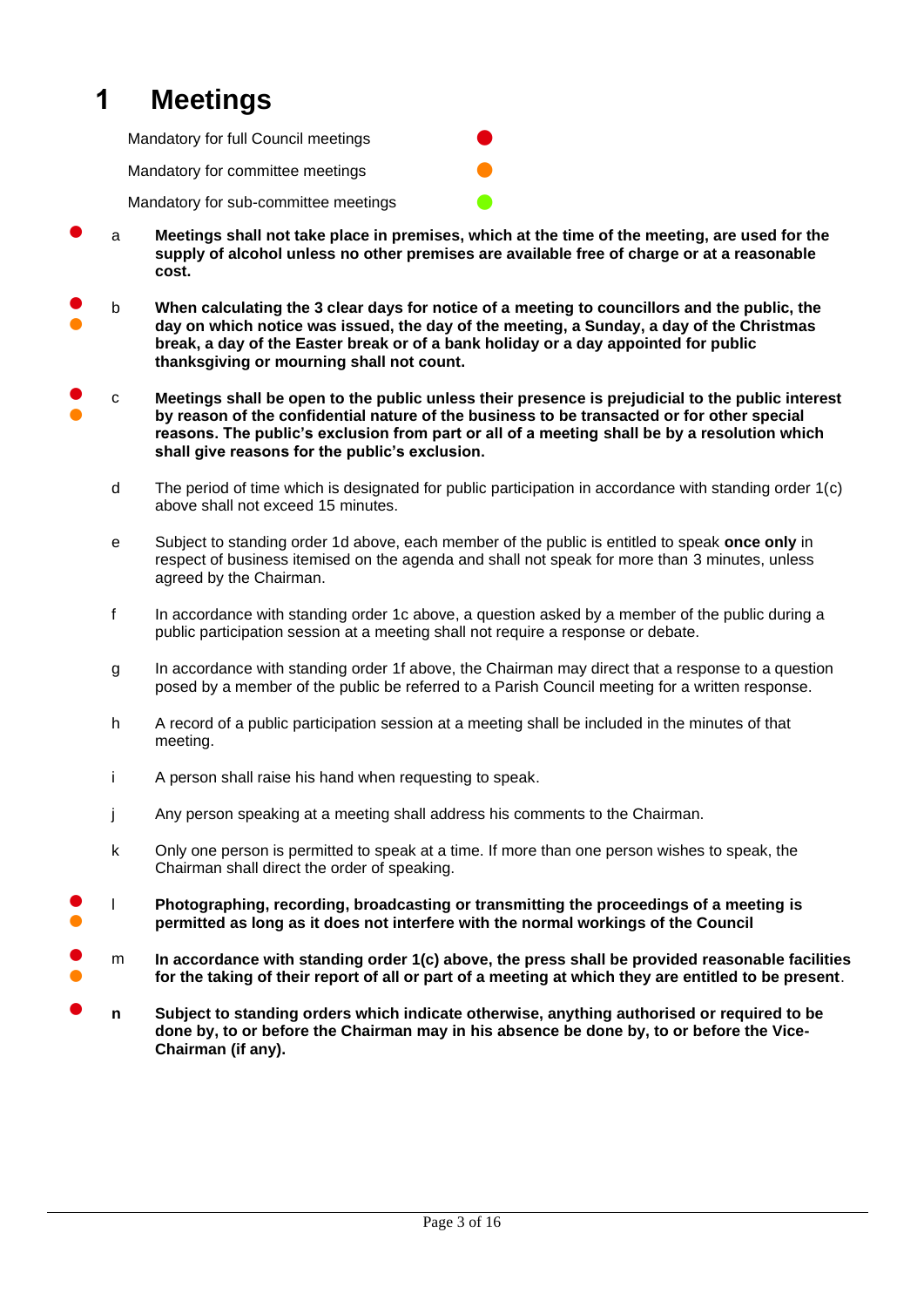- **<sup>o</sup> The Chairman, if present, shall preside at a meeting. If the Chairman is absent from a meeting, the Vice-Chairman, if present, shall preside. If both the Chairman and the Vice-Chairman are absent from a meeting, a Councillor as chosen by the Councillors present at the meeting shall preside at the meeting.**
- ● ● **p Subject to model standing order 1w below, all questions at a meeting shall be decided by a majority of the Councillors present and voting thereon.**
- ● ● **q The Chairman may give an original vote on any matter put to the vote, and in the case of an equality of votes may exercise his casting vote whether or not he gave an original vote.** (*See also standing orders 2 (i) and (j) below.*)
- <sup>r</sup> **Unless standing orders provide otherwise, voting on any question shall be by a show of hands. At the request of a Councillor, the voting on any question shall be recorded so as to show whether each councillor present and voting gave his vote for or against that question.** Such a request shall be made before moving on to the next item of business on the agenda.
- ● s **The minutes of a meeting shall record the names of councillors present** and absent.
- ● ● **t The code of conduct adopted by the Council shall apply to councillors in respect of the entire meeting.**
- ●  $\ddot{\bullet}$ u **An interest arising from the code of conduct adopted by the Council, the existence and nature of which is required to be disclosed by a Councillor at a meeting shall be recorded in the minutes.** (*See also standing orders 7 and 8 below*.)
- **No business may be transacted at a meeting unless at least one third of the whole number of members of the Council are present and in no case shall the quorum of a meeting be less than 3.**
- ●  $\ddot{\bullet}$ w **If a meeting is or becomes inquorate no business shall be transacted** and the meeting shall be adjourned. Any outstanding business of a meeting so adjourned shall be transacted at a following meeting.
	- x Meetings should finish no later than 22.30 hours.

●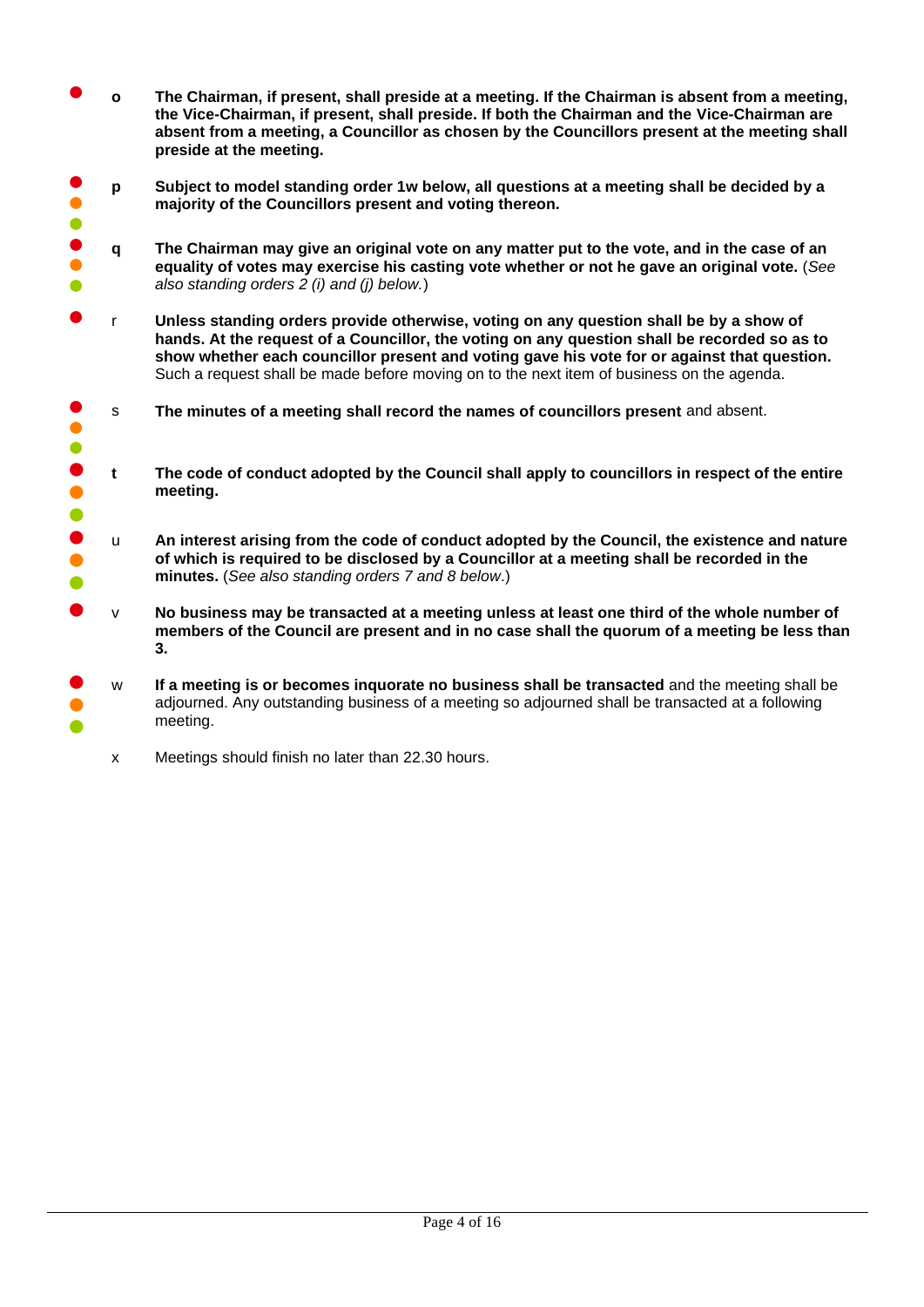## **2 Ordinary Council meetings**

- a **In an election year, the annual meeting of the Council shall be held on or within 14 days following the day on which the new councillors elected take office.**
- b **In a year which is not an election year, the annual meeting of a Council shall be held on the second Thursday in May.**
- c **If no other time is fixed, the annual meeting of the Council shall take place at 7.30pm.**
	- d **In addition to the annual meeting of the Council, at least three other ordinary meetings shall be held in each year on such dates and times as the Council directs.**
	- e **The election of the Chairman** and Vice-Chairman (if any) **of the Council shall be the first business completed at the annual meeting of the Council.**
	- f **The Chairman of the Council, unless he has resigned or becomes disqualified, shall continue in office and preside at the annual meeting until his successor is elected at the next annual meeting of the Council.**
	- g **The Vice-Chairman of the Council, if any, unless he resigns or becomes disqualified, shall hold office until immediately after the election of the Chairman of the Council at the next annual meeting of the Council.**
	- h **In an election year, if the current Chairman of the Council has not been re-elected as a member of the Council, he shall preside at the meeting until a successor Chairman of the Council has been elected. The current Chairman of the Council shall not have an original vote in respect of the election of the new Chairman of the Council but must give a casting vote in the case of an equality of votes.**
	- i **In an election year, if the current Chairman of the Council has been re-elected as a member of the Council, he shall preside at the meeting until a new Chairman of the Council has been elected. He may exercise an original vote in respect of the election of the new Chairman of the Council and must give a casting vote in the case of an equality of votes.**
	- j Following the election of the Chairman of the Council and Vice-Chairman (if any) of the Council at the annual meeting of the Council, the order of business shall be as follows.
		- i. In an election year, delivery by councillors of their declarations of acceptance of office.
		- ii. Confirmation of the accuracy of the minutes of the last meeting of the Council and to receive and note minutes of and/or to determine recommendations made by committees.
		- iii. Review of delegation arrangements to committees, sub-committees, employees and other local authorities.
		- iv. Review of the terms of references for committees.
		- v. Receipt of nominations to existing committees.
		- vi. Appointment of any new committees, confirmation of the terms of reference, the number of members (including, if appropriate, substitute councillors) and receipt of nominations to them.
		- vii. Review and adoption of appropriate standing orders and financial regulations.
		- viii. Review of arrangements, including any charters, with other local authorities and review of contributions made to expenditure incurred by other local authorities.
		- ix. Review of representation on or work with external bodies and arrangements for reporting back.
		- x. In a year of elections, if a Council's period of eligibility to exercise the power of wellbeing expired the day before the annual meeting, to review and make arrangements to reaffirm eligibility.
		- xi. Review of inventory of land and assets including buildings and office equipment.
		- xii. Review and confirmation of arrangements for insurance cover in respect of all insured risks.
		- xiii. Review of the Council's and/or employees' memberships of other bodies.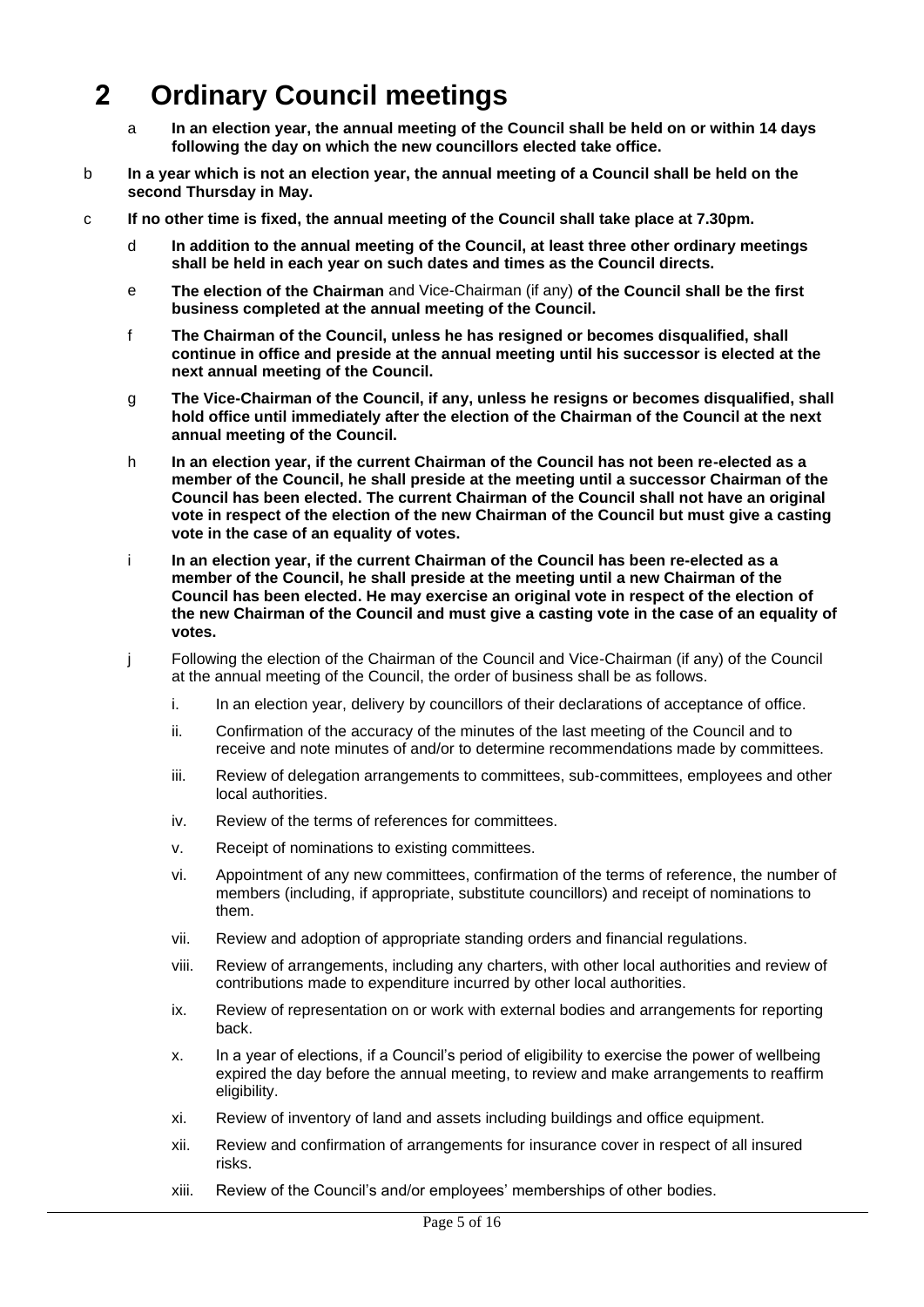- xiv. Establishing or reviewing the Council's complaints procedure.
- xv. Establishing or reviewing the Council's procedures for handling requests made under the Freedom of Information Act 2000 and the Data Protection Act 1998.
- xvi. Establishing or reviewing the Council's policy for dealing with the press/media
- xvii. Setting the dates, times and place of ordinary meetings of the full Council for the year ahead.

### **3 Proper Officer**

- a The Council's Proper Officer shall be either (i) the clerk or such other employee as may be nominated by the Council from time to time or (ii) such other employee appointed by the Council to undertake the role of the Proper Officer during the Proper Officer's absence. The Proper Officer and the employee appointed to act as such during the Proper Officer's absence shall fulfil the duties assigned to the Proper Officer in standing orders.
- b The Council's Proper Officer shall do the following.
	- i. Subject to standing orders 4(a)–(e) below, include in the agenda any motions in the order received unless a councillor has given written notice at least 5 days before the meeting confirming his withdrawal of it.
	- ii. **Convene a meeting of full Council for the election of a new Chairman of the Council, occasioned by a casual vacancy in his office, in accordance with standing order 3(b)i above**.
	- **iii.** Make available for inspection the minutes of meetings.
	- iv. **Receive and retain copies of byelaws made by other local authorities.**
	- **v. Receive and retain declarations of acceptance of office from councillors.**
	- vi. Retain a copy of every councillor's register of interests and any changes to it and keep copies of the same available for inspection.
	- vii. Keep proper records required before and after meetings;
	- viii. Process all requests made under the Freedom of Information Act 2000 and Data Protection Act 1998, in accordance with and subject to the Council's procedures relating to the same.
	- ix. Receive and send general correspondence and notices on behalf of the Council except where there is a resolution to the contrary.
	- x. Manage the organisation, storage of and access to information held by the Council in paper and electronic form.
	- xi. Arrange for legal deeds to be signed by 2 councillors and witnessed (*See also model standing orders 14(a) and (b).*)
	- xii. Arrange for the prompt authorisation, approval, and instruction regarding any payments to be made by the Council in accordance with the Council's financial regulations.
	- xiii. Record every planning application notified to the Council and the Council's response to the local planning authority in a book for such purpose;
	- xiv. Refer a planning application received by the Council to the Chairman or in his absence Vice-Chairman (if any) of the Planning Committee within 2 working days of receipt to facilitate a meeting if the nature of a planning application requires consideration before the next ordinary meeting of the Planning committee.
	- xv. Action or undertake activity or responsibilities instructed by resolution or contained in standing orders.

#### **4 Motions requiring written notice**

- a The Proper Officer may, before including a motion in the agenda received by a Councillor, correct obvious grammatical or typographical errors in the wording of the motion.
- b If the Proper Officer considers the wording of a motion received in accordance with standing order 4(a) above is not clear in meaning, the motion shall be rejected until the mover of the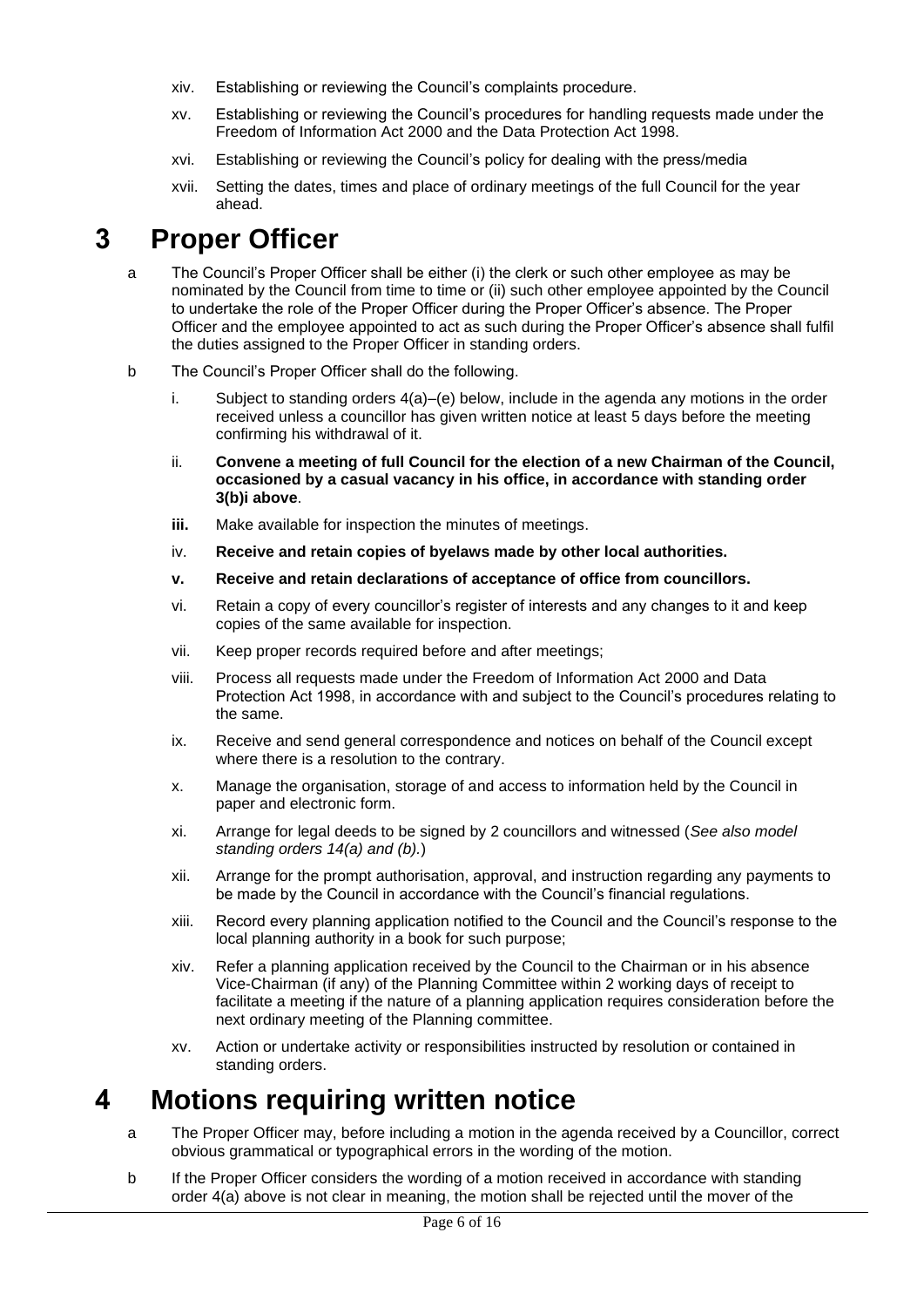motion resubmits it in writing to the Proper Officer in clear and certain language at least 5 clear days before the meeting.

- c If the wording or nature of a proposed motion is considered unlawful or improper, the Proper Officer shall consult with the Chairman of the forthcoming meeting or, as the case may be, the Councillors who have convened the meeting, to consider whether the motion shall be included or rejected in the agenda.
- d Having consulted the Chairman or councillors pursuant to standing order 4(c) above, the decision of the Proper Officer as to whether or not to include the motion in the agenda shall be final.
- e Notice of every motion received in accordance with the Council's standing orders shall be numbered in the order received and shall be entered in a book, which shall be open to inspection by all councillors.
- f Every motion rejected in accordance with the Council's standing orders shall be duly recorded with a note by the Proper Officer giving reasons for its rejection in a book for that purpose, which shall be open to inspection by all councillors.
- g Every motion and resolution shall relate to the Council's statutory functions, powers and lawful obligations or shall relate to an issue which specifically affects the Council's area or its residents.

#### **5 Motions not requiring written notice**

- a Motions in respect of the following matters may be moved without written notice.
	- i. Items for discussion at a meeting for inclusion on the agenda should be notified to the Proper Officer at least 5 days before the meeting. .

#### **6 Rules of debate**

- a Motions included in an agenda shall be considered in the order that they appear on the agenda unless the order is changed at the Chairman's direction for reasons of expedience.
- b Subject to standing orders 4(a)–(e) above, a motion shall not be considered unless it has been proposed and seconded.
- c Subject to standing order 3(b)(ii) above, a motion included in an agenda not moved by the councillor who tabled it, may be treated as withdrawn.
- d A motion to amend an original or substantive motion shall not be considered unless proper notice has been given after the original or substantive motion has been seconded and notice of such amendment, shall, if required by the Chairman, be reduced to writing and handed to the Chairman who shall determine the order in which they are considered.
- e A Councillor may move amendments to his own motion. If a motion has already been seconded, an amendment to it shall be with the consent of the seconder.
- f Any amendment to a motion shall be either:
	- i. to leave out words;
	- ii. to add words;
	- iii. to leave out words and add other words.
- g A proposed or carried amendment to a motion shall not have the effect of rescinding the original or substantive motion under consideration.
- h Only one amendment shall be moved and debated at a time, the order of which shall be directed by the Chairman. No further amendment to a motion shall be moved until the previous amendment has been disposed of.
- i Subject to Standing Order 6(h) above, one or more amendments may be discussed together if the Chairman considers this expedient but shall be voted upon separately.
- j Pursuant to standing order 6(h) above, the number of amendments to an original or substantive motion, which may be moved by a councillor, is limited to one.
- k If an amendment is not carried, other amendments shall be moved in the order directed by the Chairman.
- l If an amendment is carried, the original motion, as amended, shall take the place of the original motion and shall become the substantive motion upon which any further amendment may be moved.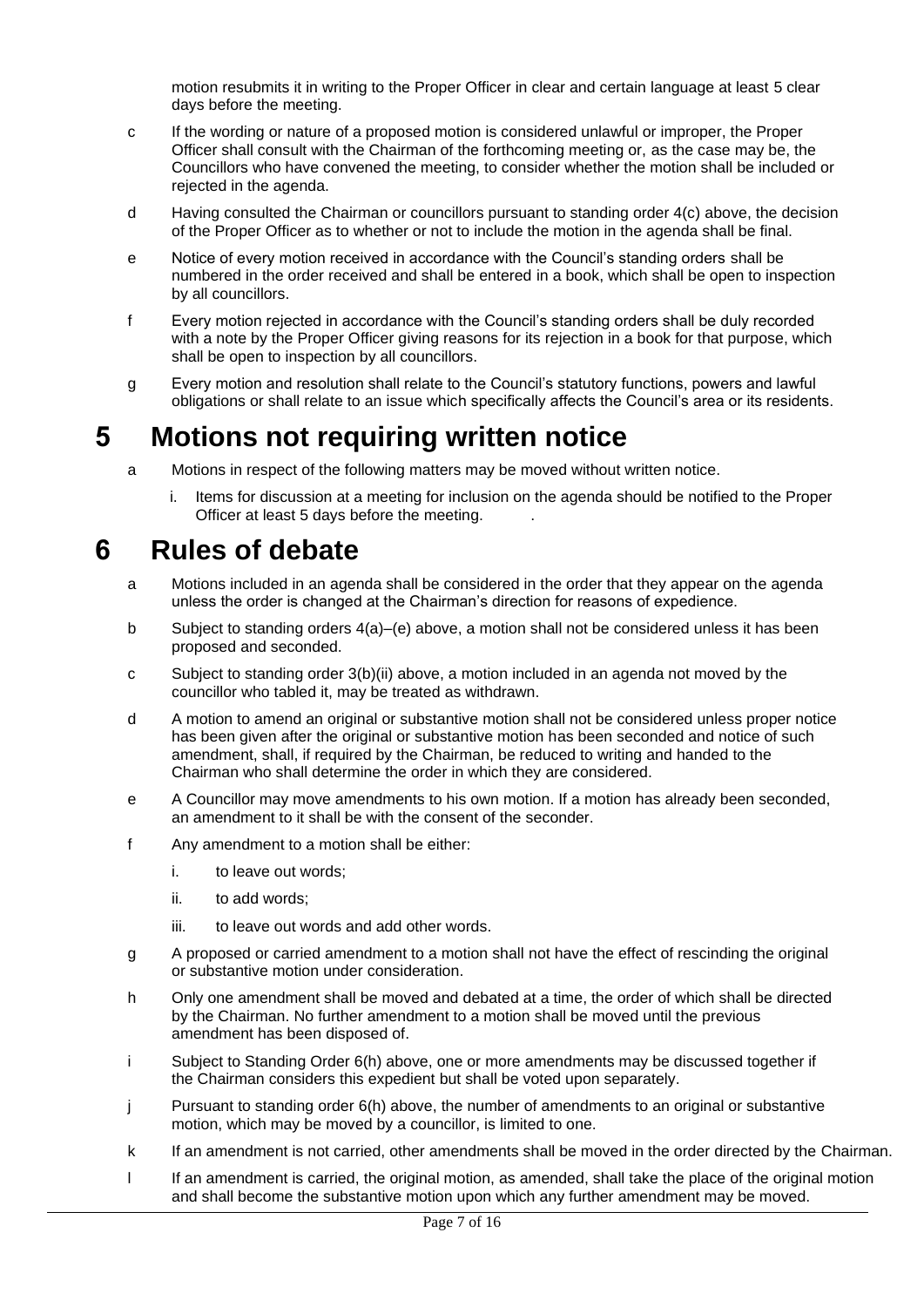- m The mover of a motion or the mover of an amendment shall have a right of reply, generally not exceeding 5 minutes at the Chairman's discretion.
- n Where a series of amendments to an original motion are carried, the mover of the original motion shall have a right of reply in respect of the substantive motion at the very end of debate and immediately before it is put to the vote.
- o During the debate of a motion, a councillor may interrupt only on a point of order or a personal explanation and the councillor who was interrupted shall stop speaking. A Councillor raising a point of order shall identify the standing order which he considers has been breached or specify the irregularity in the meeting he is concerned by.
- p A point of order shall be decided by the Chairman and his decision shall be final.
- q With the consent of the seconder and/or of the meeting, a motion or amendment may be withdrawn by the proposer. A councillor shall not speak upon the said motion or amendment unless permission for the withdrawal of the motion or amendment has been refused.
- r When a councillor's motion is under debate no other motion shall be moved except:
	- i. to amend the motion;
	- ii. to proceed to the next business;
	- iii. to adjourn the debate;
	- iv. to put the motion to a vote;
	- v. to ask a person to be silent or for him to leave the meeting;
	- vi. to refer a motion to a committee or sub-committee for consideration;
	- vii. to exclude the public and press;
	- viii. to adjourn the meeting;
	- ix. to suspend any standing order, except those which are mandatory.
	- **s** In respect of standing order 6(r)(iv) above, the Chairman shall first be satisfied that the motion has been sufficiently debated before it is seconded and put to the vote. The Chairman shall call upon the mover of the motion under debate to exercise or waive his right of reply and shall put the motion to the vote after that right has been exercised or waived. The adjournment of a debate or of the meeting shall not prejudice the mover's right of reply at the resumption.

#### **7 Code of conduct**

*See also standing orders 1(d)–(i) above*

*See also appendix A - Declarations of Interest*

- **a All councillors shall observe the code of conduct adopted by the Council.**
- b All councillors must make themselves aware of the code of conduct within 6 months of the delivery of their declaration of acceptance of office.
- c **If paragraph 12(2) of the code of conduct contained in the Local Authorities (Model Code of Conduct) Order 2007 (SI No.1159) has been adopted by the Council or pursuant to relevant provisions in a statutory code of conduct in force at the time, councillors may exercise the rights contained in standing order 7(d) below only if members of the public are permitted to (i) make representations, (ii) answer questions and (iii) give evidence relating to the business being transacted.**
- d **Councillors with a prejudicial interest in relation to any item of business being transacted at a meeting may (i) make representations, (ii) answer questions and (iii) give evidence relating to the business being transacted but must, thereafter, leave the room or chamber.**

#### **8 Minutes**

a If a copy of the draft minutes of a preceding meeting has been circulated to councillors no later than the day of service of the summons to attend the scheduled meeting they shall be taken as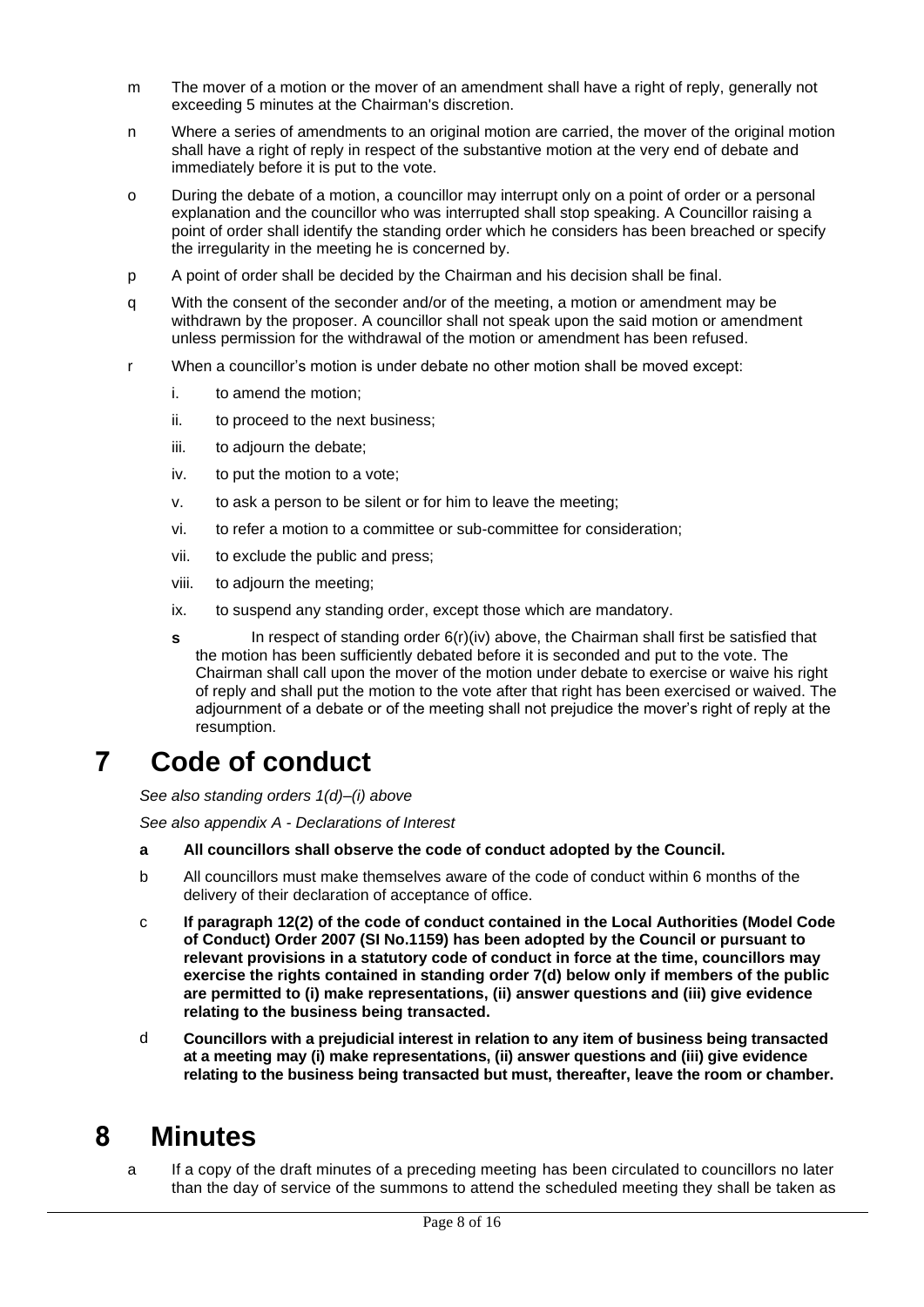read.

- b No discussion of the draft minutes of a preceding meeting shall take place except in relation to their accuracy. A motion to correct an inaccuracy in the minutes shall be raised in accordance with standing order 5(a)(iv) above.
- c Minutes, including any amendment to correct their accuracy, shall be confirmed by resolution and shall be signed by the Chairman of the meeting and stand as an accurate record of the meeting to which the minutes relate.
- d If the Chairman of the meeting does not consider the minutes to be an accurate record of the meeting to which they relate, he shall sign the minutes and include a paragraph in the following terms or to the same effect:

"The Chairman of this meeting does not believe that the minutes of the meeting of the ( ) held on [date] in respect of ( ) were a correct record but his view was not upheld by the majority of the ( ) and the minutes are confirmed as an accurate record of the proceedings."

- e Upon a resolution which confirms the accuracy of the minutes of a meeting, any previous draft minutes or recordings of the meeting shall be destroyed.
- f Answers to written questions asked by members of the public will be appended to the minutes of the relevant meeting.

## **9 Disorderly conduct**

- a No person shall obstruct the transaction of business at a meeting or behave offensively or improperly.
- b If, in the opinion of the Chairman, there has been a breach of standing order 9(a) above, the Chairman shall express that opinion and thereafter any councillor (including the Chairman) may move that the person be silenced or excluded from the meeting, and the motion, if seconded, shall be put forth with and without discussion.
- c If a resolution made in accordance with standing order 9(b) above, is disobeyed, the Chairman may take such further steps as may reasonably be necessary to enforce it and/or he may adjourn the meeting.

## **10 Rescission of previous resolutions**

- a A resolution (whether affirmative or negative) of the Council shall not be reversed within 6 months except either by a special motion, the written notice whereof bears the names of at least 3 councillors of the Council, or by a motion moved in pursuance of the report or recommendation of a committee.
- b When a special motion or any other motion moved pursuant to standing order 10(a) above has been disposed of, no similar motion may be moved within a further 6 months.

## **11 Voting on appointments**

a Where more than 2 persons have been nominated for a position to be filled by the Council and none of those persons has received an absolute majority of votes in their favour, the name of the person having the least number of votes shall be struck off the list and a fresh vote taken. This process shall continue until a majority of votes is given in favour of one person. Any tie may be settled by the Chairman's casting vote.

## **12 Expenditure**

- a Any expenditure incurred by the Council shall be in accordance with the Council's financial regulations.
- b **The Council's financial regulations shall be reviewed once a year.**
- **c The Council's financial regulations may make provision for the authorisation of the payment of money in exercise of any of the Council's functions to be delegated to a committee, sub-committee or to an employee.**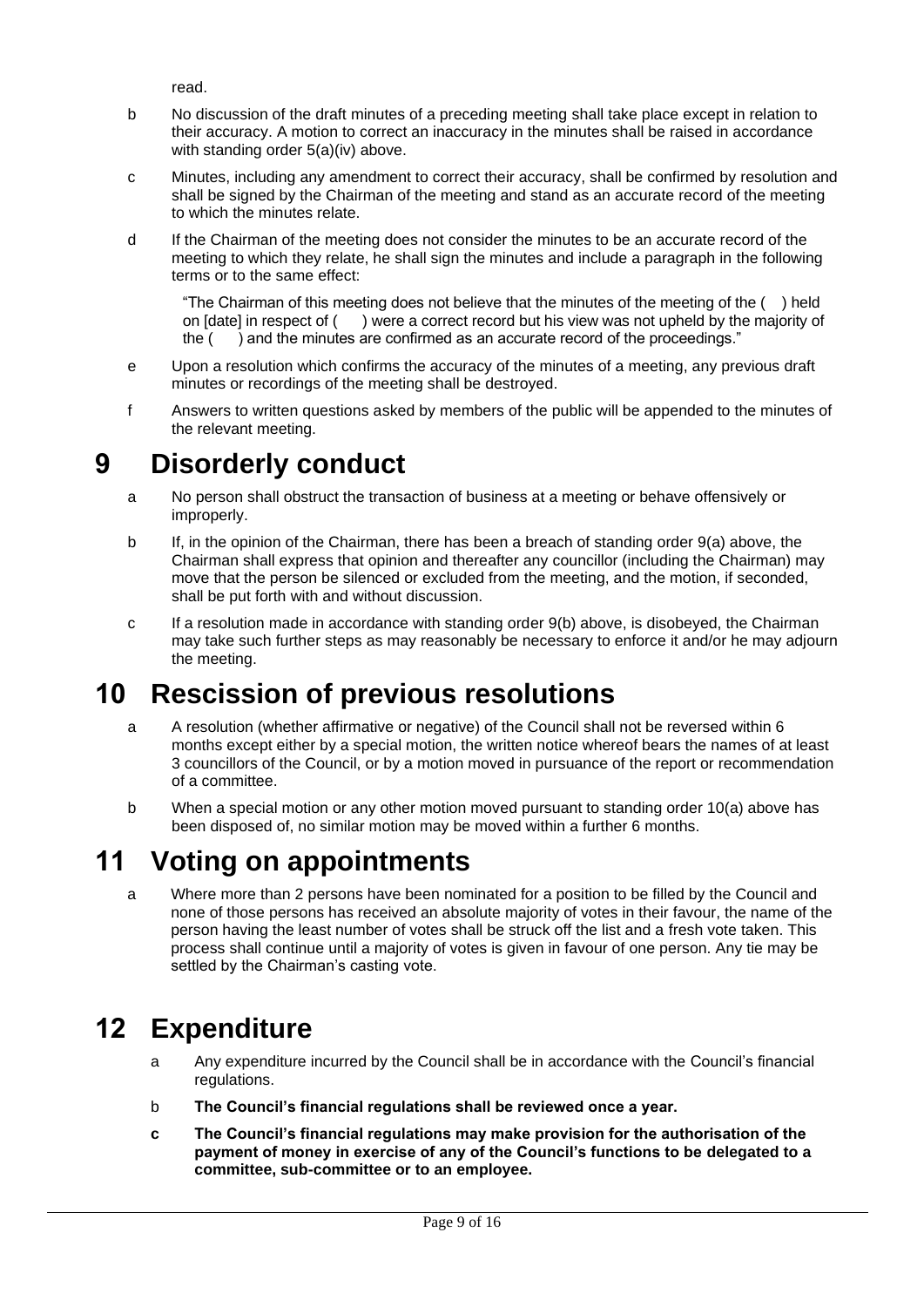## **13 Execution of legal deeds**

- a A legal deed shall not be executed on behalf of the Council unless the same has been authorised by a resolution.
- b **In accordance with a resolution made under standing order 13(a) above, any two members of the Council, may sign, on behalf of the Council, any deed required by law and the Proper Officer shall witness their signatures.**

#### **14 Committees**

*See also standing order 1 above* 

- a The Council may, at its annual meeting, appoint standing committees and may at any other time appoint such other committees as may be necessary, and:
	- i. shall determine their terms of reference;
	- ii. may permit committees to determine the dates of their meetings;
	- iii. shall appoint and determine the term of office of councillor or non-councillor members of such a committee (unless the appointment of non-councillors is prohibited by law) so as to hold office no later than the next annual meeting;
	- iv. may appoint substitute councillors to a committee whose role is to replace ordinary councillors at a meeting of a committee if ordinary councillors of the committee have confirmed to the Proper Officer 5 days before the meeting that they are unable to attend;
	- v. may in accordance with standing orders, dissolve a committee at any time.

#### **15 Sub-committees**

*See also standing order 1 above*

a Unless there is a Council resolution to the contrary, every committee may appoint a subcommittee whose terms of reference and members shall be determined by resolution of the committee.

#### **16 Extraordinary meetings**

*See also standing order 1 above*

- **a The Chairman of the Council may convene an extraordinary meeting of the Council at any time.**
- b **If the Chairman of the Council does not or refuses to call an extraordinary meeting of the Council within 7 days of having been requested to do so by two councillors, those two councillors may convene an extraordinary meeting of the Council. The statutory public notice giving the time, venue and agenda for such a meeting must be signed by the two councillors.**
- c The Chairman of a committee (or a sub-committee) may convene an extraordinary meeting of the committee or sub-committee at any time.
- d If the Chairman of a committee (or a sub-committee) does not or refuses to call an extraordinary meeting within 5 days of having been requested by to do so by 3 councillors, those 3 councillors may convene an extraordinary meeting of a committee (or a sub-committee). The statutory public notice giving the time, venue and agenda for such a meeting must be signed by 3 councillors.

#### **17 Advisory committees**

*See also standing order 1 above*

- a The Council may appoint advisory committees comprised of a number of councillors and noncouncillors.
- b Advisory committees and any sub-committees may consist wholly of persons who are noncouncillors.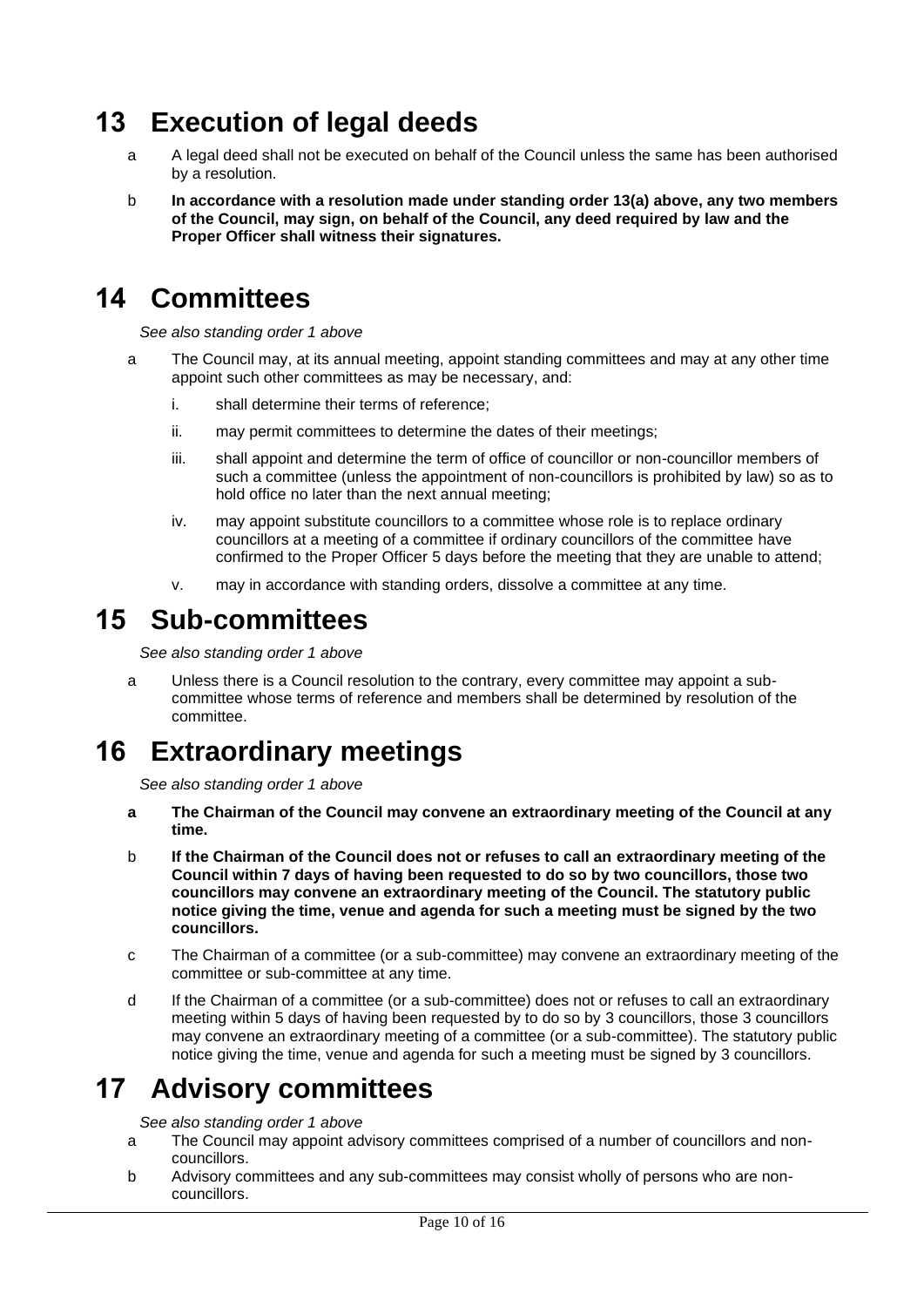## **18 Accounts and Financial Statement**

- a All payments by the Council shall be authorised, approved and paid in accordance with the Council's financial regulations, which shall be reviewed at least annually.
- b The Responsible Financial Officer shall supply to each councillor before each Council meeting a statement summarising the Council's receipts and payments for each month and the balances held at the end of each month. Financial Statement prepared on the appropriate accounting basis (receipts and payments, or income and expenditure) for a year to 31 March shall be presented to each councillor before the end of the following month of May. The Statement of Accounts of the Council (which is subject to external audit), including the annual governance statement, shall be presented to Council for formal approval before 30 June.

#### **19 Estimates/precepts**

- a **The Council shall approve written estimates for the coming financial year** at its meeting before the end of December.
- b Any committee desiring to incur expenditure shall give the Proper Officer a written estimate of the expenditure recommended for the coming year no later than December.

#### **20 Canvassing of and recommendations by councillors**

- a Canvassing councillors or the members of a committee or sub-committee, directly or indirectly, for appointment to or by the Council shall disqualify the candidate from such an appointment. The Proper Officer shall disclose the requirements of this standing order to every candidate.
- b A councillor or a member of a committee or sub-committee shall not solicit a person for appointment to or by the Council or recommend a person for such appointment or for promotion; but, nevertheless, any such person may give a written testimonial of a candidate's ability, experience or character for submission to the Council with an application for appointment.
- c This standing order shall apply to tenders as if the person making the tender were a candidate for an appointment.

## **21 Inspection of documents**

a Subject to standing orders to the contrary or in respect of matters which are confidential, a councillor may, for the purpose of his official duties (but not otherwise), inspect any document in the possession of the Council or a committee or a sub-committee, and request a copy for the same purpose. The minutes of meetings of the Council, its committees or sub-committees shall be available for inspection by councillors.

## **22 Unauthorised activities**

- a Unless authorised by a resolution, no individual councillor shall in the name or on behalf of the Council, a committee or a sub-committee:
	- i. inspect any land and/or premises which the Council has a right or duty to inspect; or
	- ii. issue orders, instructions or directions.

## **23 Confidential business**

- a Councillors and employees shall not disclose information given in confidence or which they believe, or ought to be aware is of a confidential nature.
- b A councillor in breach of the provisions of standing order 23(a) above may be removed from a committee or a sub-committee by a resolution of the Council.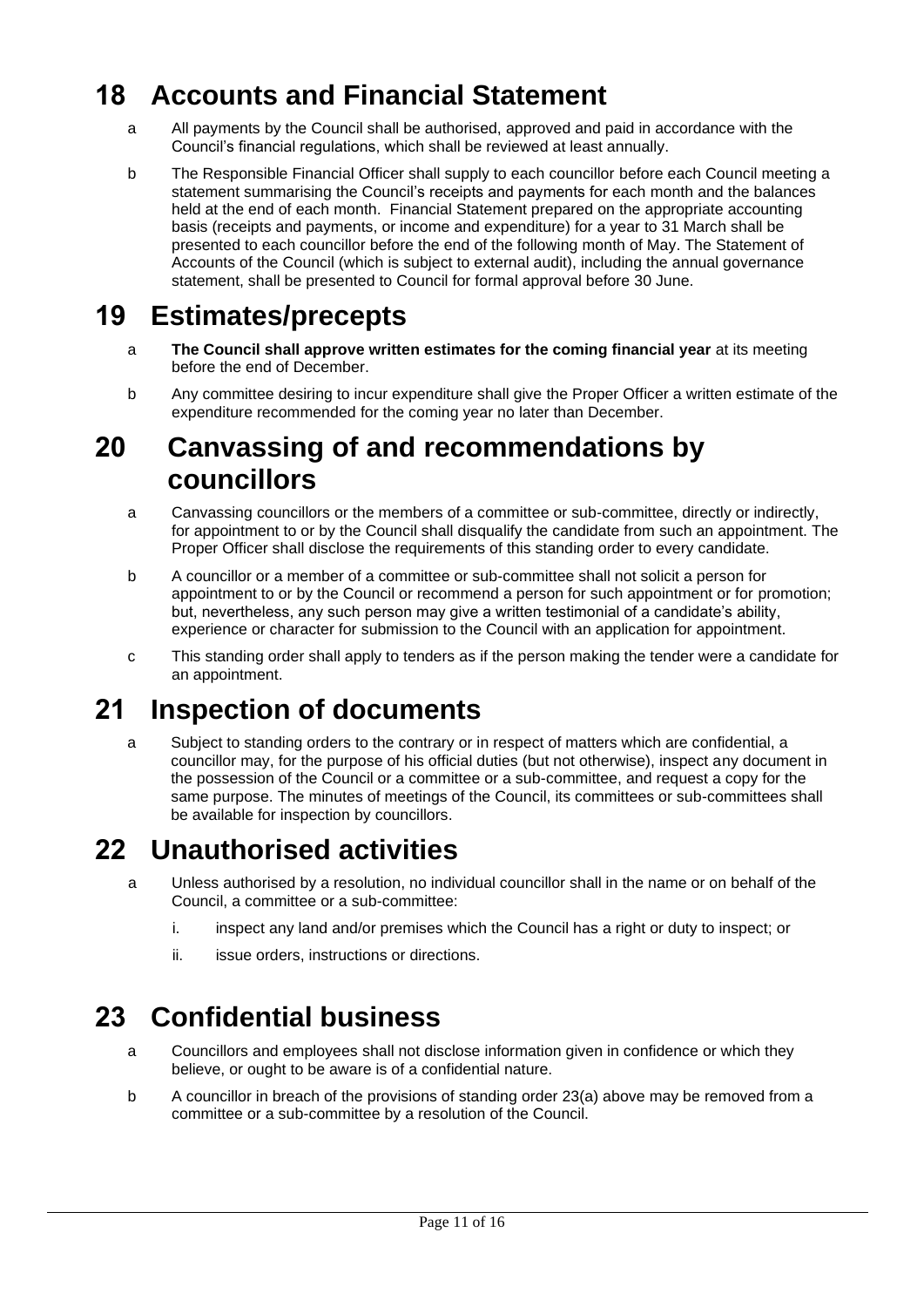#### **24 Power of well-being**

- **a Before exercising the power to promote well-being, a meeting of the full Council shall have passed a resolution to confirm it has satisfied the prescribed statutory criteria required to qualify as an eligible parish council.**
- **b The Council's period of eligibility begins on the date that the resolution understanding order 24 (a) above was made and expires on the day before the annual meeting of the Council that takes place in a year of ordinary elections.**
- c **After the expiry of its preceding period of eligibility, the Council continues to be an eligible council solely for the purpose of completing any activity undertaken in the exercise of the power to promote well-being which was not completed before the expiry of the Council's preceding period of eligibility referred to in standing order 24(b) above.**

### **25 Matters affecting council employees**

- a If a meeting considers any matter personal to a Council employee, it shall not be considered until the Council has decided whether or not the press and public shall be excluded pursuant to standing order 1(c) above.
- b The Chairman of the Human Resources Committee shall upon a resolution conduct a review of the performance and/or appraisal of [the employee's job title] and shall keep a written record of it. The review and/or appraisal shall be reported back and shall be subject to approval by resolution by the Human Resources Committee.
- c Subject to the Council's policy regarding the handling of grievance matters, the Council's most senior employee shall contact the Chairman of the Human Resources Committee in respect of an informal or formal grievance matter, and this matter shall be reported back and progressed by resolution of the Human Resources Committee.
- d Subject to the Council's policy regarding the handling of grievance and disciplinary matters, if an informal or formal grievance matter raised by the Clerk relates to the Chairman of the Human Resources Committee, this shall be communicated to another member of the Human Resources Committee, which shall be reported back and progressed by resolution of the Human Resources Committee.
- e Any persons responsible for all or part of the management of Council employees shall keep written records of all meetings relating to their performance, and capabilities, grievance and disciplinary matters.
- f The Council shall keep written records relating to employees secure. All paper records shall be secured under lock and electronic records shall be password protected.
- g Records documenting reasons for an employee's absence due to ill health or details of a medical condition shall be made available only to those persons with responsibility for the same.
- h Only persons with line management responsibilities shall have access to employee records referred to in standing orders 26(f) and (g) above if so justified.
- i Access and means of access by keys and/or computer passwords to records of employment referred to in standing orders 26(f) and (g) above shall be provided only to the Clerk and the Chairman of the Human Resources Committee.

## **26 Freedom of Information Act 2000**

- a All requests for information held by the Council shall be processed in accordance with the Council's policy in respect of handling requests under the Freedom of Information Act 2000.
- b Correspondence from, and notices served by, the Information Commissioner shall be referred by the Proper Officer to the Chairman of the Parish Council. The said Parish Council shall have the power to do anything to facilitate compliance with the Freedom of Information Act 2000 including exercising the powers of the Proper Officer in respect of Freedom of Information requests set out understanding order 3(b)(viii) above.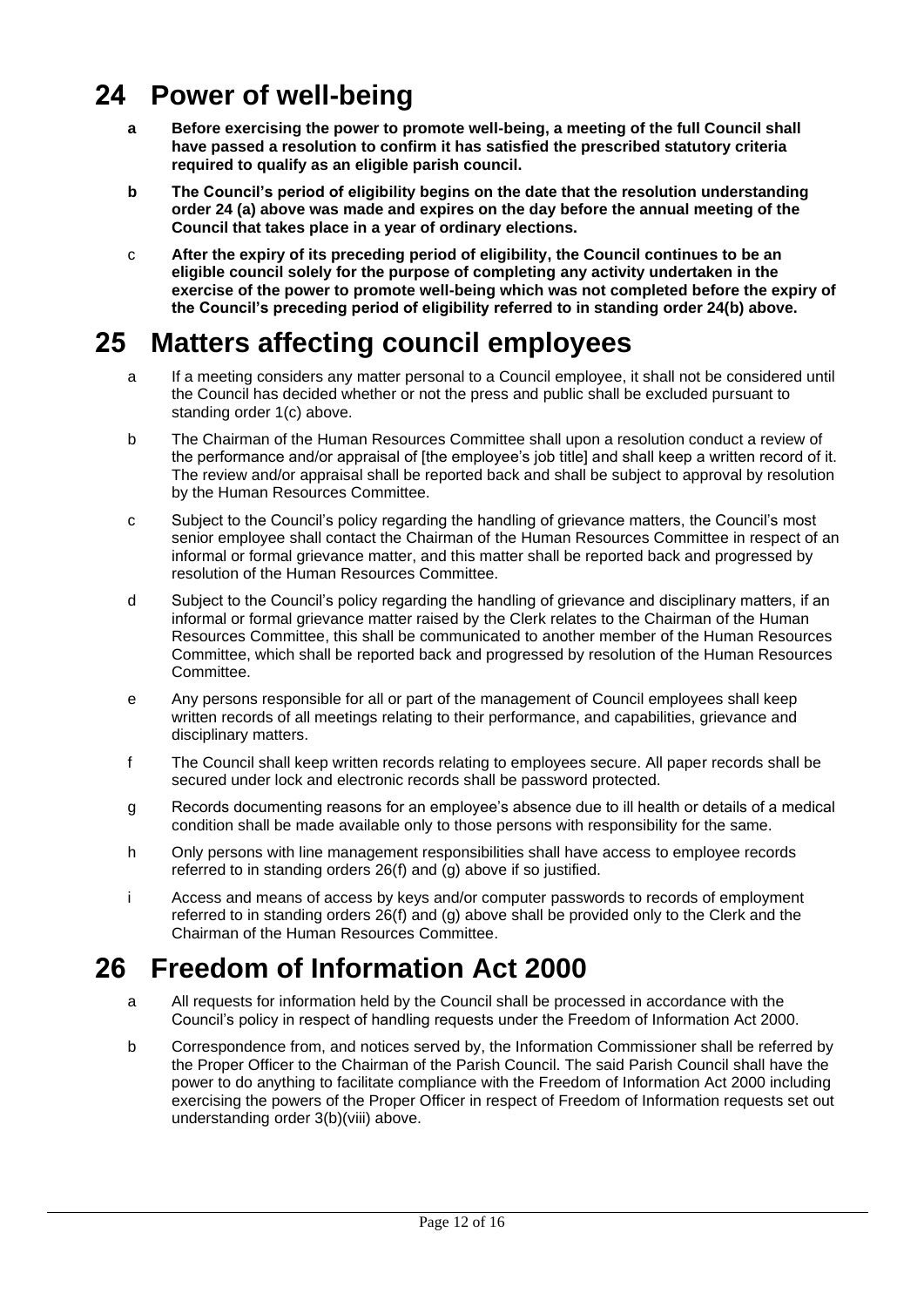## **27 Relations with the press/media**

- a All requests from the press or other media for an oral or written statement or comment from the Council shall be processed in accordance with the Council's policy in respect of dealing with the press and/or other media.
- b In accordance with the Council's policy in respect to dealing with the press and/or other media, councillors shall not, in their official capacity, provide oral or written statements or written articles to the press or other media.

c

## **28 Liaison with District and County or Unitary Councillors**

- a An invitation to attend a meeting of the Council shall be sent, together with the agenda, to the councillor of the District and County Council representing its electoral ward.
- b Unless the Council otherwise orders, a copy of each letter sent to the District or County Council shall be sent to the District or County councillor representing its electoral ward where appropriate.

## **29 Financial matters**

- a The Council shall consider and approve financial regulations drawn up by the Responsible Financial Officer, which shall include detailed arrangements in respect of the following:
	- i. the accounting records and systems of internal control;
	- ii. the assessment and management of financial risks faced by the Council;
	- iii. the work of the Internal Auditor and the receipt of regular reports from the Internal Auditor, which shall be required at least annually;
	- iv. the inspection and copying by councillors and local electors of the Council's accounts and/or orders of payments;
	- v. procurement policies (subject to standing order 30(b) below) including the setting of values for different procedures where the contract has an estimated value of less than £5 000.
- b **Any proposed contract for the supply of goods, materials, services and the execution of works with an estimated value in excess of £ 5,000 shall be procured on the basis of a formal tender as summarised in standing order 30(c) below.**
- c Any formal tender process shall comprise the following steps:
	- i. a public notice of intention to place a contract to be placed in a local newspaper;
	- ii. a specification of the goods, materials, services and the execution of works shall be drawn up;
	- iii. tenders are to be sent, in a sealed marked envelope, to the Proper Officer by a stated date and time;
	- iv. tenders submitted are to be opened, after the stated closing date and time, by the Proper Officer and at least one member of the Council;
	- v. tenders are then to be assessed and reported to the appropriate meeting of Council or Committee.
- d Neither the Council, nor any committee, is bound to accept the lowest tender, estimate or quote.
- e **Where the value of a contract is likely to exceed £138,893 (or other threshold specified by the Office of Government Commerce from time to time) the Council must consider whether the Public Contracts Regulations 2006 (SI No.5, as amended) and the Utilities Contracts Regulations 2006 (SI No. 6, as amended) apply to the contract and, if either of those Regulations apply, the Council must comply with EU procurement rules.**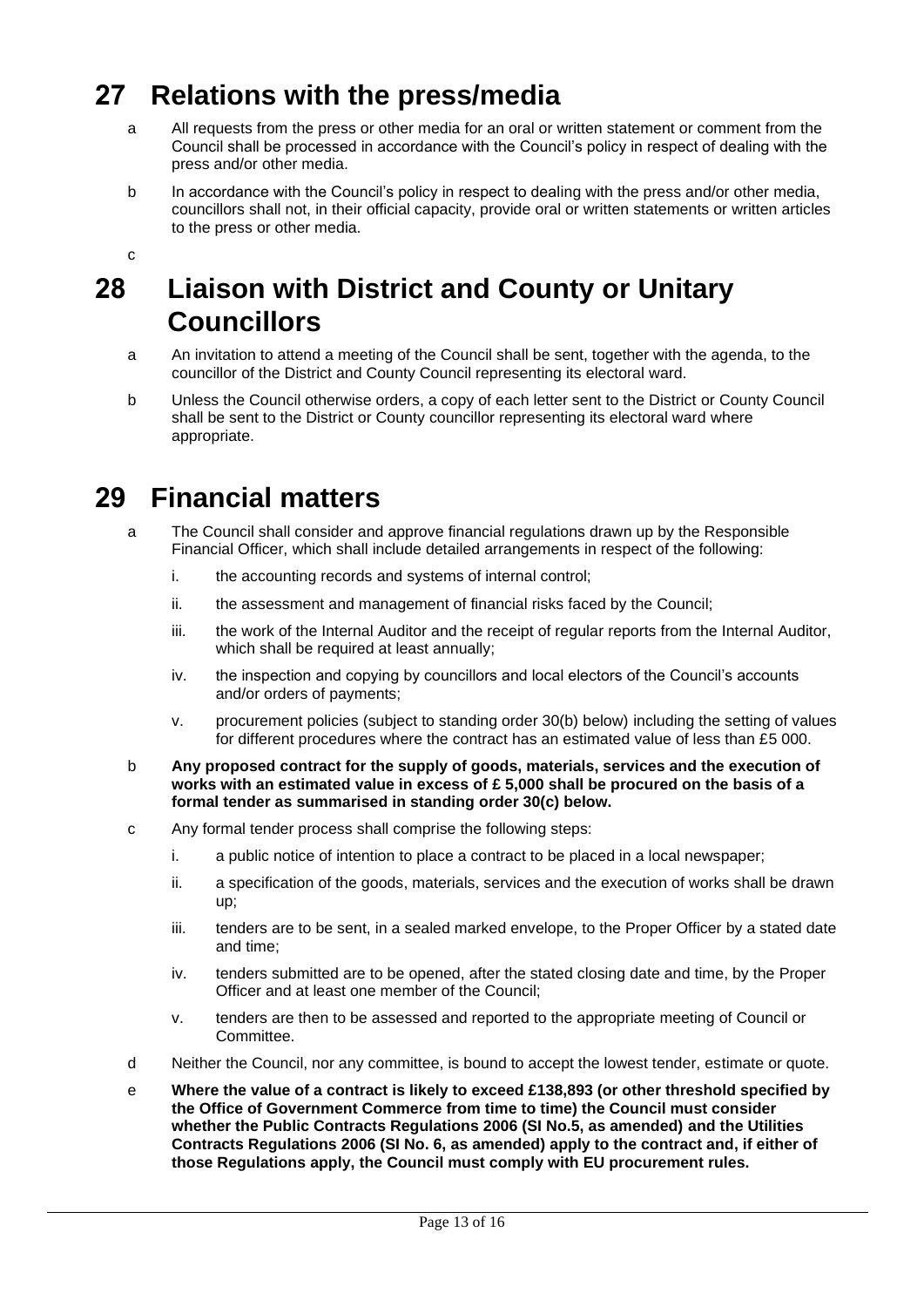### **30 Allegations of breaches of the code of conduct**

- a On receipt of a notification that there has been an alleged breach of the code of conduct the Proper Officer shall refer it to the Chairman of the Parish Council.
- b Where the notification relates to a complaint made by the Proper Officer, the Proper Officer shall notify the Chairman of the Parish Council of that fact, who, upon receipt of such notification, shall nominate a person to assume the duties of the Proper Officer set out in the remainder of this standing order, who shall continue to act in respect of that matter as such until the complaint is resolved.
- c If the notification relates to the Chairman of the Parish Council the Proper Officer shall bring the matter to the attention of the Vice Chairman of the Parish Council.
- d The subject matter of notifications shall be confidential and, insofar as it is possible to do so by law, the Council (including the Proper Officer and the Chairman of the ( ) committee) shall take the steps set out below, together with other steps considered necessary, to maintain confidentiality.
	- i. Draft the summonses and agendas in such a way that the identity and subject matter of the complaint are not disclosed.
	- ii. Ensure that any background papers containing the information set out in standing order 30(a) above are not made public.
	- iii. Ensure that the public and press are excluded from meetings as appropriate.
	- iv. Ensure that the minutes of meetings preserve confidentiality.
	- v. Consider any liaison that may be required with the person or body with statutory responsibility for the investigation of the matter.
- e Standing order 30(d) above should not be taken to prohibit the Council (whether through the Proper Officer or the Chairman of the Parish Council) from disclosing information to members and officers of the Council or to other persons where such disclosure is necessary to deal with the complaint or is required by law.
- f The Parish Council shall have the power to:
	- i. seek documentary and other evidence from the person or body with statutory responsibility for investigation of the matter;
	- ii. seek and share information relevant to the complaint;
	- iii. grant the member involved a financial indemnity in respect of legal costs, which shall be in accordance with the law and subject to approval by a meeting of the full Council.
- g References in standing order 30 to a notification shall be taken to refer to a communication of any kind which relates to a breach or an alleged breach of the code of conduct by a councillor.

#### **31 Variation, revocation and suspension of standing orders**

- a Any or every part of the standing orders, except those which are mandatory by law, may be suspended by resolution in relation to any specific item of business.
- b A motion to permanently add to or to vary or to revoke one or more of the Council's standing orders not mandatory by law shall not be carried unless two-thirds of the councillors at a meeting of the Council vote in favour of the same.

## **32 Parish Council Website**

- a) The administrator of the website may be either the Clerk, a Councillor or a member of the public.
- b) Alterations to the Parish Council section of the website other than posting meeting agenda and approved meeting minutes shall be subject to approval by the Chairman or Vice Chair.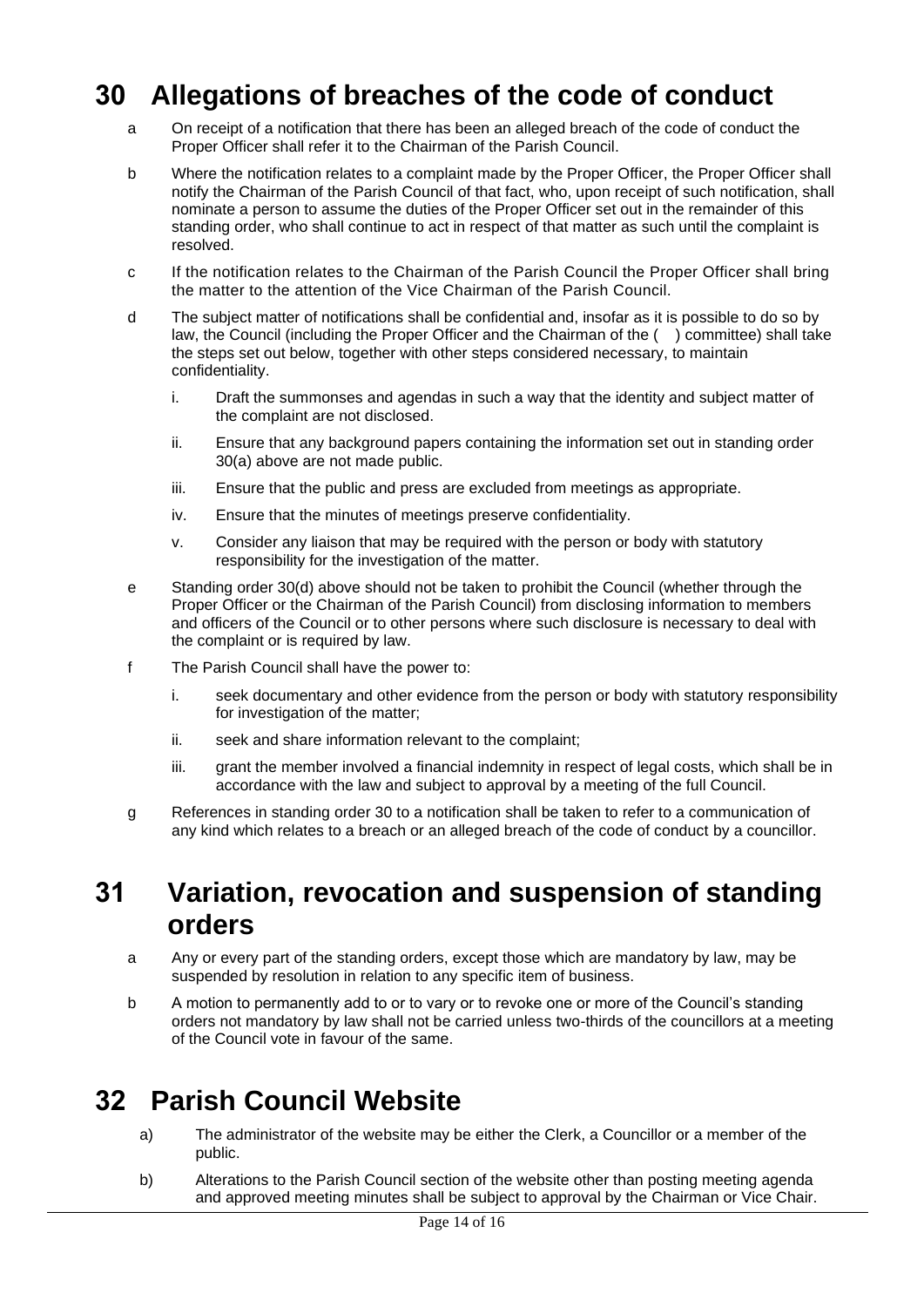## **33 Standing orders to be given to councillors**

- a The Proper Officer shall provide a copy of the Council's standing orders to a councillor upon delivery of his declaration of acceptance of office.
- b The Chairman's decision as to the application of standing orders at meetings shall be final.
- c A councillor's failure to observe standing orders more than 3 times in one meeting may result in him being excluded from the meeting in accordance with standing orders.

These Standing Orders were approved by Steeple Bumpstead Parish Council

on the 6<sup>th</sup> May 2021

**Chairman ……………………………………**

Signed: ……………………………………….